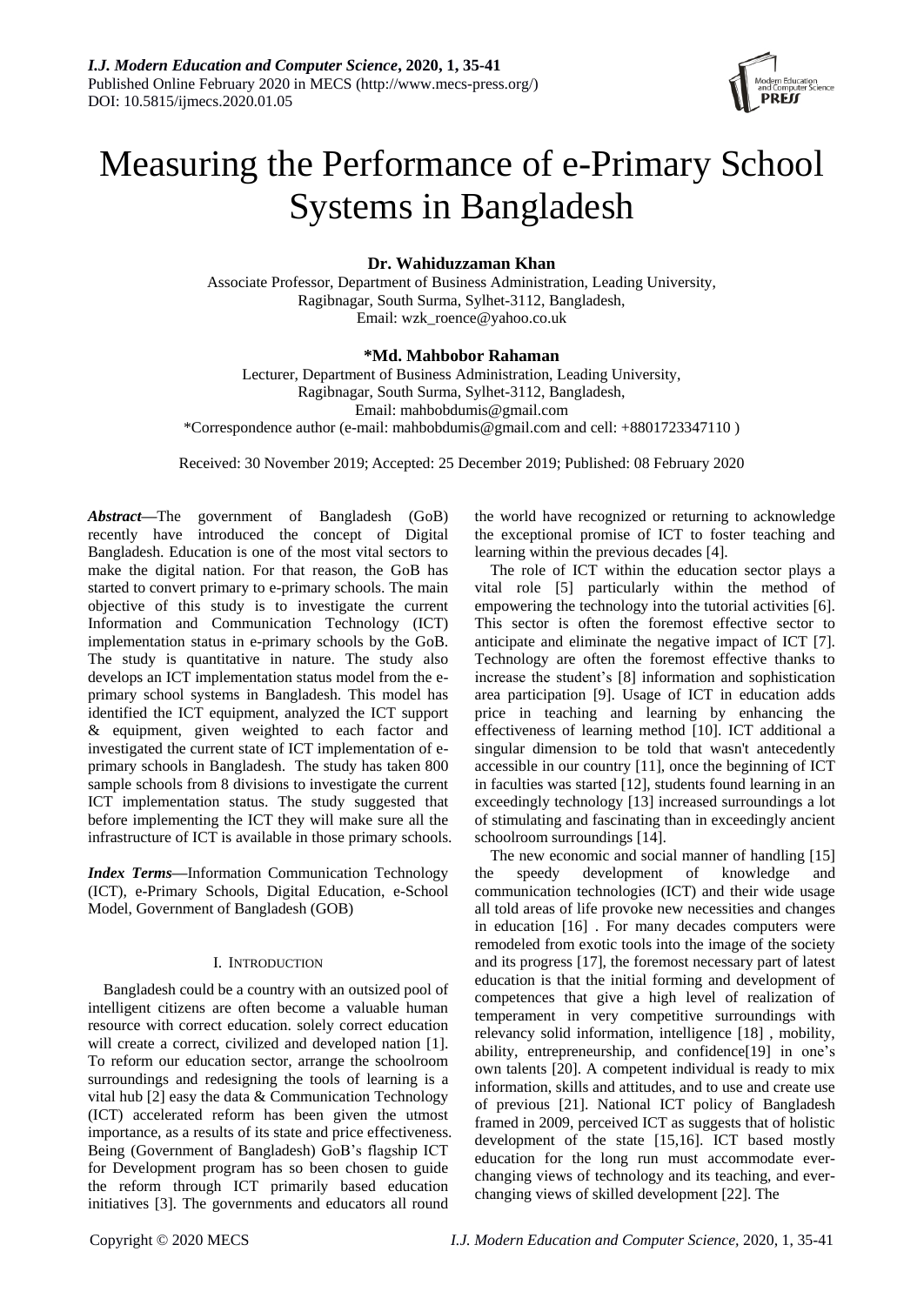National Education Policy, 2010 meant to bring necessary reforms in course of study, pedagogy and teachers' capability building wherever ICT would be an efficient tool [23].

Education system is being progressed for creating [24] science-based, pro-active generation [25], non-communal and progressive nation by increasing the literacy rate of 100 percent, developing digital Bangladesh, by spreading education and improving its quality, Bangladesh has already been promoted to a middle-income nation all over the world [26]. The use of information and communication technologies (ICT) in the education system in accordance with other countries [27], make it modern and work-oriented for proper education [28]. Now, the ruling government has already been worked vastly in every wings of education in the mood of ICT oriented facilities [29], such as, Multimedia classroom have been started in 4 thousand and 500 primary schools and 33 thousand secondary [21] , higher secondary and higher level institutions, 2l lakhs teachers are engaged with this system and 7.5 million students are getting better classroom performance of teaching-learning techniques [30]. Near bout 20,000 computer labs have been set up, 1700 computers have already been supplied to the institutions and many teachers have been given foreign training on ICT, ICT Training and Resource Center (UTTRCE) in 125 upazilas has been established, from this ICT Center 37 [31] thousand teachers have been given ICT training in the year 2017 and 2018, computer lab have been set up in 3,544 educational institutions since 2009, computer education has been compulsory for secondary and higher secondary/equivalent level [32], to encourage education and information technology 17 ICT mobile van launched [33], 19 Digital Language Laboratories have been set up and from it training programs have been started [343,35], Computer Aided Learning (CAL) program, as a pilot project, is being operated in 50 schools. The government has done extensive work in the last 10 years in the field of education. ICT in education makes the whole education system modern and significant. Bangladesh is ranked the fifth in Asia to have used the internet most [36], with more than 80 million having internet access as of December 2017[37], up from 0.1 million in 2000 [21]. The ICT oriented class room and class facilities has been started in most of the primary schools in Bangladesh [38].

#### II. OBJECTIVES OF THE STUDY

The main objective of this study is to investigation the implementation status of ICT support provided by the government of Bangladesh for primary schools.

In order to achieve the main objective, the following specific objectives must be achieved as follows:

i. To justify the ICT supporting facilities in primary schools and how much implementation they may achieved.

- ii. To justify by using a model how much implementation of ICT support in primary schools has been done by each division in Bangladesh.
- iii. To suggest some key points that how can the Government of Bangladesh be implemented the ICT support in primary schools.

### III. METHODOLOGY

#### *A. Study design*

A model has developed for the measuring the ICT implementation status in the e-primary schools of Bangladesh.

### *B. Study population*

The study has been selected 100 primary schools from Rajshahi division, 100 primary schools from Khulna division, 100 primary schools from Dhaka division,100 primary schools from Chittagong division, 100 primary schools from Barisal division, 100 primary schools from Sylhet division, 100 primary schools from Rangpur division, 100 primary schools from Mymenshing division. A total 800 primary schools from the e-primary school systems of Bangladesh is the population of the study.

#### *C. Sampling design*

The sample size is 800 primary schools among the eight divisions which was taken from the e-primary school systems database under the directorate of primary education of Bangladesh.

#### IV. DATA ANALYSIS

In this model from the fig.1., there are five major factors f1(Projectors), f2 (PC/Laptop), f3(Projector Screen), f4 (Modem), f5(Printer) and three sub factors for f1 (f1.1, f1.2, f1.3 respectively for Electricity, ICT skilled Teachers, ICT oriented class facilities), three sub factors for f2 ( f2.1, f2.2, f2.3 respectively for projector, projector screen, electricity), three sub factors for f3( f3.1, f3.2, f3.3 respectively for projector, PC/Laptop, electricity), two sub factors for f4 ( f4.1, f4.2 respectively for electricity, PC/Laptop), two sub factors for f5( f5.1, f5.2 respectively for PC/Laptop, electricity).

In this model each factor is considered as equal to 10 weight, by that reason the f1 is 10, f2 is 10, f3 is 10, f4 is 10 and f5 is 10 then the full weight is  $(f1+f2+f3+f4+f5=50)$  50. If a school can get 50 out of 50 then it can be considered as best ICT implemented primary schools in Bangladesh. So, implementation of ICT in school is the sum of f1, f2, f3, f4 and f5.

Here, 
$$
f1=10
$$
,  $f1.1=5$ ,  $f1.2=2.5$ ,  $f1.3=2.5$  (1)  
\n $f2=10$ ,  $f2.1=2.5$ ,  $f2.2=2.5$ ,  $f2.3=5$   
\n $f3=10$ ,  $f3.1=3.5$ ,  $f3.2=3$ ,  $f3.3=3.5$   
\n $f4=10$ ,  $f4.1=2$ ,  $f4.2=8$   
\n $f5=10$ ,  $f5.1=5$ ,  $f5.2=5$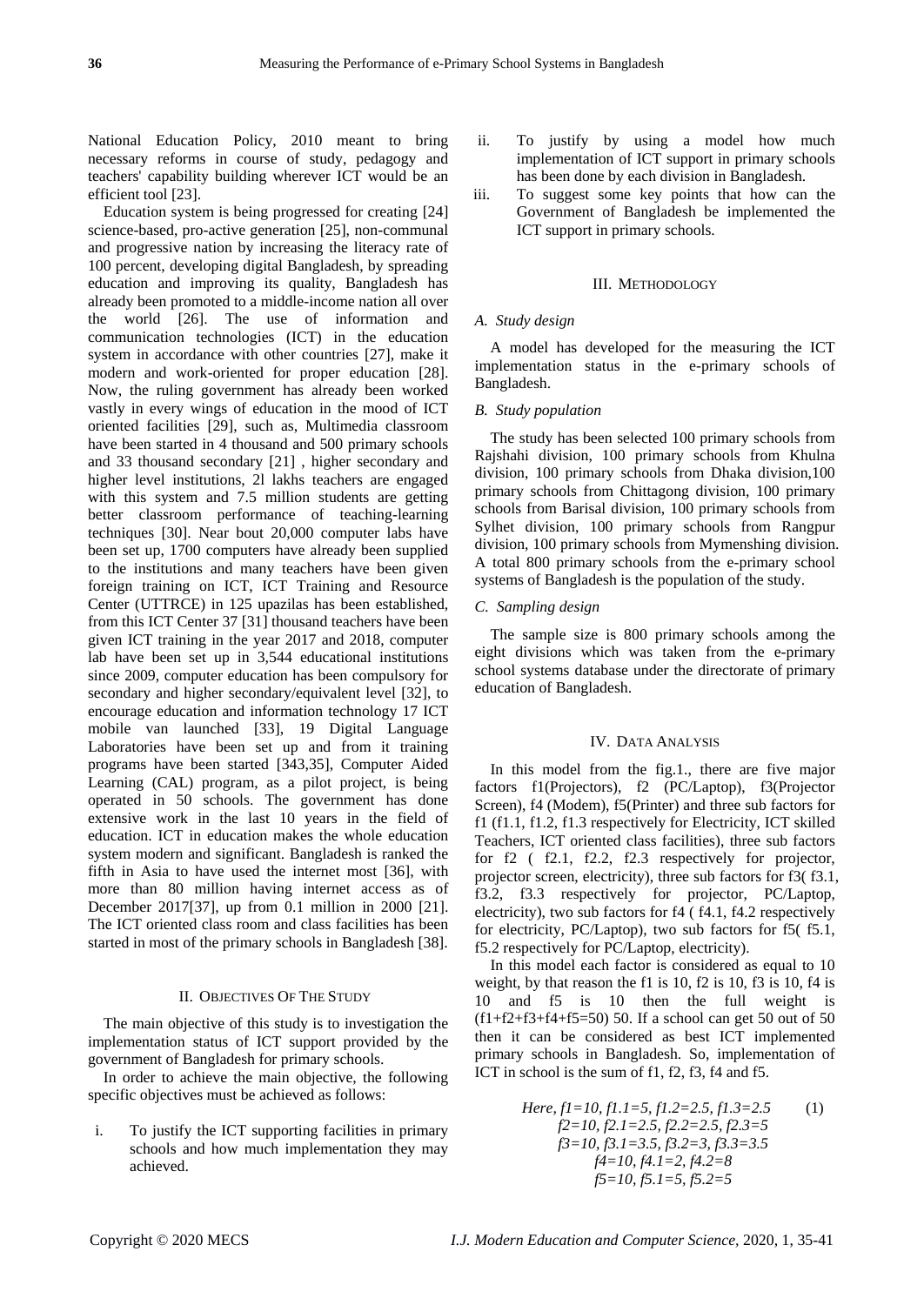From the fig.2.in this model f1(Projector) is equal to 10 weight and this 10 is divided into three segments first is f1.1=5 (electricity), second is f1.2=2.5 (ICT skilled teachers) and third is f1.3=2.5 (ICT oriented class facilities). In the second formula, f2 (PC/Laptop) is equal to 10 weight and this 10 is divided into three segments first is f2.1=2.5 (projector), second is f2.2=2.5 (projector screen) and third is f2.3=5 (electricity). In the third formula, f3 (Projector screen) is equal to 10 weight and

this 10 is divided into three segments first is f3.1=3.5 (projector), second is f3.2=3 (PC/Laptop) and third is f3.3=3.5 (electricity). In the fourth formula, f4 (Modem) is equal to 10 weight and this 10 is divided into two segments first is  $f4.1=2$  (electricity), second is  $f4.2=8$ (PC/Laptop). In the fifth formula, f5 (Printer) is equal to 10 weight and this 10 is divided into two segments first is f5.1=5 (PC/Laptop), second is f5.2=5 (electricity).



Fig. 3. ICT implementation status model with weights

| Table 1. Number of ICT equipment provided by the government of Bangladesh in among 800 primary schools |  |  |  |  |  |  |  |  |
|--------------------------------------------------------------------------------------------------------|--|--|--|--|--|--|--|--|
|--------------------------------------------------------------------------------------------------------|--|--|--|--|--|--|--|--|

| <b>Divisions</b> | Rajshahi | <b>Khulna</b> | <b>Dhaka</b> | Chittagong   | <b>Barisal</b> | <b>Sylhet</b> | <b>Rangpur</b> | <b>Mymenshing</b> |
|------------------|----------|---------------|--------------|--------------|----------------|---------------|----------------|-------------------|
| No of            | 10       | 3             | $\Omega$     | 3            | $\theta$       | 5             | 8              |                   |
| Computer         |          |               |              |              |                |               |                |                   |
| No of            | 90       | 93            | 29           | 9            | 90             | 90            | 14             | 91                |
| Laptop           |          |               |              |              |                |               |                |                   |
| No of            | 9        | 3             | $\mathbf{0}$ | 3            | $\mathbf{0}$   | 5             | 4              | $\theta$          |
| <b>Printer</b>   |          |               |              |              |                |               |                |                   |
| No of            | 28       | 37            | 6            | 5            | 89             | 90            | $\mathcal{I}$  | 90                |
| Projector        |          |               |              |              |                |               |                |                   |
| No of            | 6        | 4             | 2            | $\mathbf{0}$ | $\Omega$       | 2             | 3              | 3                 |
| Modem            |          |               |              |              |                |               |                |                   |

Source: E-primary school systems 2019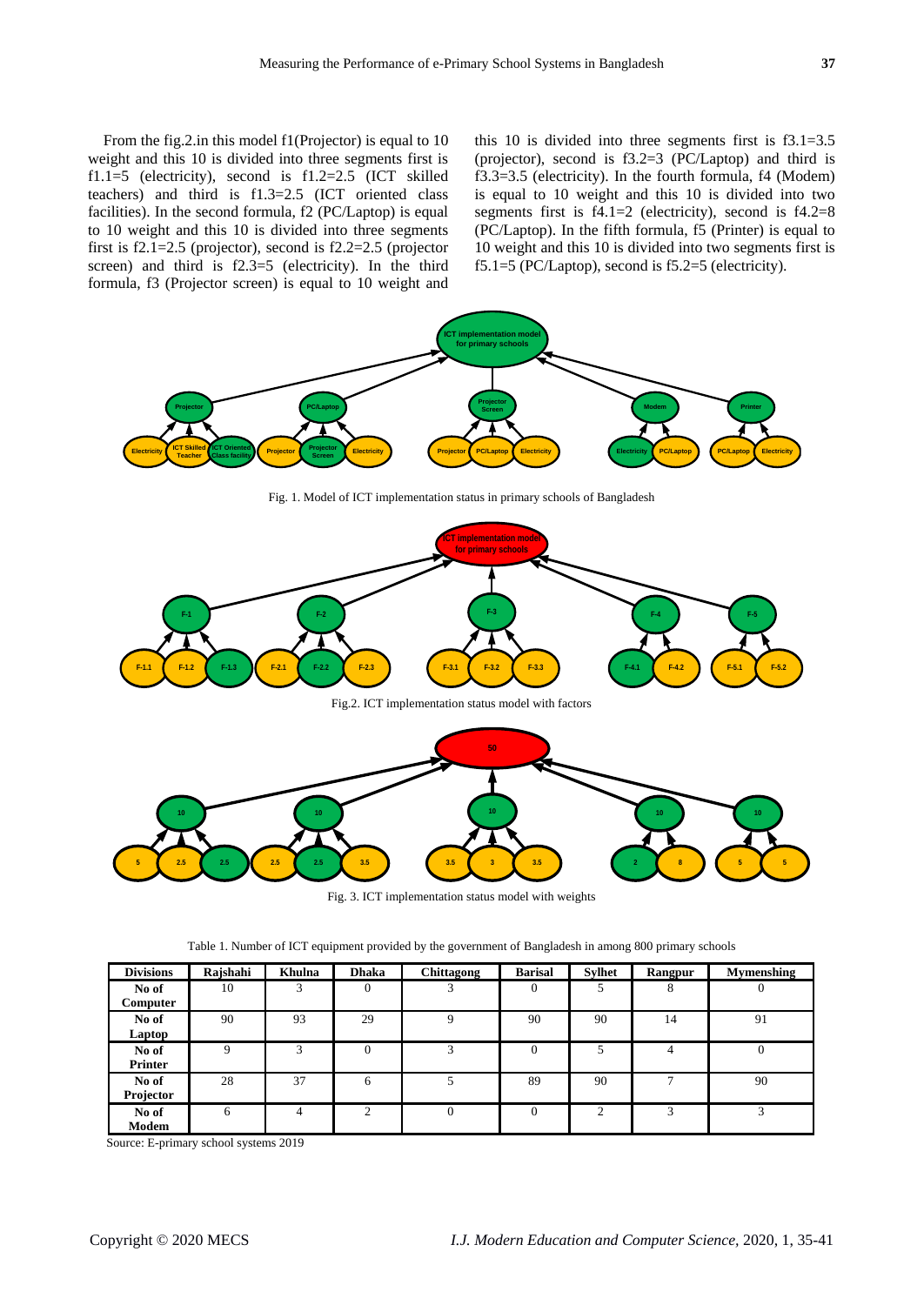| <b>Divisions</b>           | Rajshahi                                | Khulna | Dhaka  | Chittagong | <b>Barisal</b> | Sylhet | Rangpur | Mymenshing |  |
|----------------------------|-----------------------------------------|--------|--------|------------|----------------|--------|---------|------------|--|
|                            | <b>Comparison of Computer/Laptop to</b> |        |        |            |                |        |         |            |  |
| <b>Printer</b><br>(in %)   | 9%                                      | 3.13%  | 3.45%  | 25%        | 1.11%          | 5.26%  | 18.18%  | 1.11%      |  |
| <b>Projector</b><br>(in %) | 28%                                     | 38.54% | 20.69% | 41.67%     | 98.89%         | 94.74% | 31.82%  | 98.90%     |  |
| Modem<br>(in %)            | 6%                                      | 4.17%  | 6.90%  | 8.33%      | 1.11%          | 2.11%  | 13.64%  | 3.30%      |  |

| Table 2. Number of ICT equipment provided by the government of Bangladesh in among 800 schools |  |  |  |
|------------------------------------------------------------------------------------------------|--|--|--|
|                                                                                                |  |  |  |

Source: E-primary school systems 2019

|  |  |  | Table 3. Division wise ICT equipment's and their supporting capacity |  |
|--|--|--|----------------------------------------------------------------------|--|
|  |  |  |                                                                      |  |

| <b>Division</b> | <b>ICT Equipment out of 800</b><br>e-primary schools | Computer/<br>Laptop | Projector | Modem |
|-----------------|------------------------------------------------------|---------------------|-----------|-------|
| Rajshahi        | <b>ICT</b> equipment                                 | 100%                | 28%       | 6%    |
|                 | Supporting capacity for ICT equipment                | 28%                 | 50%       | 100%  |
| Khulna          | ICT equipment                                        | 96%                 | 37%       | 4%    |
|                 | Supporting capacity for ICT equipment                | 39%                 | 100%      | 100%  |
| <b>Dhaka</b>    | <b>ICT</b> equipment                                 | 29%                 | 6%        | 4%    |
|                 | Supporting capacity for ICT equipment                | 20%                 | 100%      | 100%  |
| Chittagong      | ICT equipment                                        | 12%                 | 5%        | 0%    |
|                 | Supporting capacity for ICT equipment                | 41%                 | 100%      | 0%    |
| Barisal         | <b>ICT</b> equipment                                 | 90%                 | 89%       | 0%    |
|                 | Supporting capacity for ICT equipment                | 99%                 | 100%      | 0%    |
| Sylhet          | ICT equipment                                        | 95%                 | 89%       | 2%    |
|                 | Supporting capacity for ICT equipment                | 94%                 | 100%      | 100%  |
| Rangpur         | ICT equipment                                        | 22%                 | 7%        | 3%    |
|                 | Supporting capacity for ICT equipment                | 32%                 | 100%      | 100%  |
| Mymenshing      | ICT equipment                                        | 91%                 | 90%       | 3%    |
|                 | Supporting capacity for ICT equipment                | 99%                 | 100%      | 100%  |

Source: E-primary school systems 2019

From the table 1. ,it was shown that in Rajshahi division, out of 100 primary schools from the e-primary school systems,100 schools have one PC or Laptop, 9 schools have printers,28 schools have projectors and 6 schools have modem facilities; 96 schools have one PC or Laptop, 3 schools have printers,37 schools have projectors and 4 schools have modem facilities in Khulna division; 29 schools have one PC or Laptop, no schools have printers, 6 schools have projectors and 2 schools have modem facilities in Dhaka division; 12 schools have one PC or Laptop, 3 schools have printers,5 schools have projectors and no schools have modem facilities in Chittagong division; 90 schools have one PC or Laptop, no schools have printers,89 schools have projectors and 2 schools have modem facilities in Barisal division; 95 schools have one PC or Laptop, 5 schools have printers,90 schools have projectors and 2 schools have modem facilities in Sylhet division; 22 schools have one

PC or Laptop, 4 schools have printers, 7 schools have projectors and 3 schools have modem facilities in Rangpur division; 91 schools have one PC or Laptop, no schools have printers, 90schools have projectors and 3 schools have modem facilities in Mymenshing division

In the table 2. the calculation was done on the basis total number of computer/Laptop in comparison to printer, projector and modem. From the table 2..it was drawn that the Rajshahi division the comparison to the laptop or computer to printer utilization rate is 9%,projector utilization rate is 28%,modem utilization rate is 6%; in Khulna division the comparison to the laptop or computer to printer utilization rate is 3.13%,projector utilization rate is 38.54%,modem utilization rate is 4.17%; in Dhaka division the comparison to the laptop or computer to printer utilization rate is 3.45%,projector utilization rate is 20.69%,modem utilization rate is 6.90%; in Chittagong division the comparison to the laptop or computer to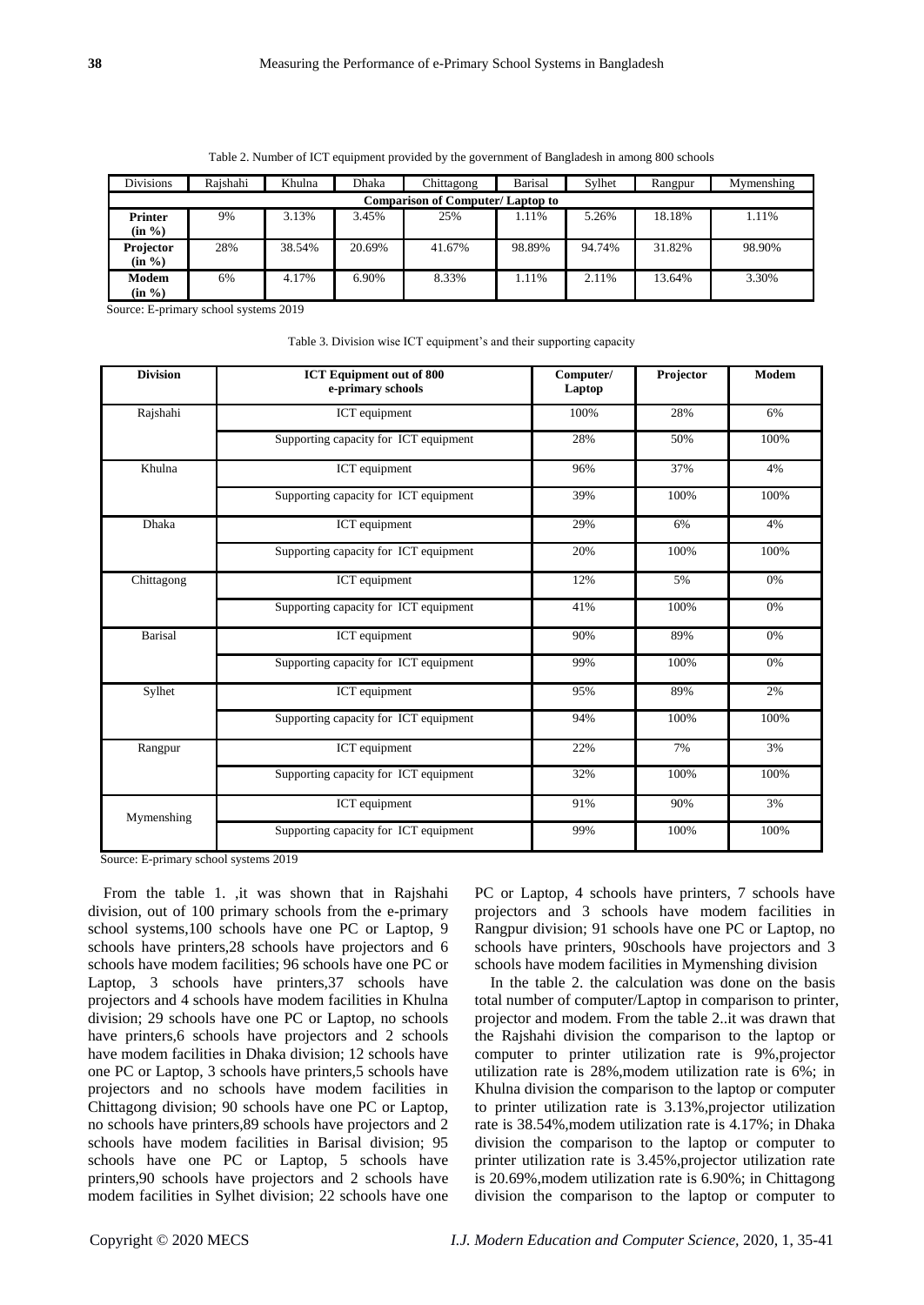printer utilization rate is 25%,projector utilization rate is 41.67%,modem utilization rate is 8.33%; in Barisal division the comparison to the laptop or computer to printer utilization rate is 1.11%,projector utilization rate is 98.89%,modem utilization rate is 1.11%; in Sylhet division the comparison to the laptop or computer to printer utilization rate is 5.26%,projector utilization rate is 94.74%,modem utilization rate is 2.11%; in Rangpur division the comparison to the laptop or computer to printer utilization rate is 18.18%,projector utilization rate is 31.82%,modem utilization rate is 13.64%; in Mymenshing division the comparison to the laptop or computer to printer utilization rate is 1.11%,projector utilization rate is 98.90%,modem utilization rate is 3.30%.

From the Table 3. it was concluded that in Rajshahi division there was 100% computer or laptop in 100 from e-primary school but supporting capacity of PC/Laptop was 28%, as the same way 28% schools has projector capacity but supporting capacity has 50%, in 6% school there was modem facility and 100% supporting facility for modem. In Khulna division there was 96% computer or laptop in 100 from e-primary school but supporting capacity of PC/Laptop was 39%, as the same way 37% schools has projector capacity but supporting capacity has 100%, in 4% school there was modem facility and 100% supporting facility for modem. In Dhaka division there was 29% computer or laptop in 100 from e-primary school but supporting capacity of PC/Laptop was 20%, as the same way 6% schools has projector capacity but supporting capacity has 100%, in 4% school there was modem facility and 100% supporting facility for modem. In Chittagong division there was 12% computer or laptop in 100 from e-primary school but supporting capacity of PC/Laptop was 41%, as the same way 5% schools has projector capacity but supporting capacity has 100%, in 0% school there was modem facility and 0% supporting facility for modem. In Barisal division there was 90% computer or laptop in 100 from e-primary school but supporting capacity of PC/Laptop was 99%, as the same way 89% schools has projector capacity but supporting capacity has 100%, in 0% school there was modem facility and 0% supporting facility for modem. In Sylhet division there was 100% computer or laptop in 100 from e-primary school but supporting capacity of PC/Laptop was 28%, as the same way 28% schools has projector capacity but supporting capacity has 50%, in 6% school there was modem facility and 100% supporting facility for modem.

From the table 3. in Rangpur division there was 22% computer or laptop in 100 from e-primary school but supporting capacity of PC/Laptop was 32%, as the same way 7% schools has projector capacity but supporting capacity has 100%, in 3% school there was modem facility and 100% supporting facility for modem. In Mymenshing division there was 91% computer or laptop in 100 from e-primary school but supporting capacity of PC/Laptop was 99%, as the same way 90% schools has projector capacity but supporting capacity has 100%, in 3% school there was modem facility and 100% supporting facility for modem

## V. FINDINGS

- i. In Bangladesh most of the primary schools have been introduced with ICT and ICT facilities. But in Dhaka division the rate of ICT facilities and support provided by the Government of Bangladesh (GoB) is lowest among all other divisions in Bangladesh.
- ii. Government of Bangladesh (GoB) has provided one or two or three ICT equipment for most of the primary schools in Bangladesh, such as one school get a Laptop and another school get a projector but none can get all the ICT equipment and support.
- iii. In some cases, some primary schools get all ICT equipment but they don't get any ICT supporting facilities that means some school have their PC, projector, projector screen and modem by the Government of Bangladesh (GoB). This ICT equipment and facilities can't they utilized because of ICT trained or ICT oriented class room facilities.
- iv. There is a huge limitation to coordinate the ICT support provider and ICT support receivers. The provider just has provided the ICT facilities but they don't look in to the implementation status. On the other hand, the ICT support recipient just have received the ICT support but they don't have any capacity to use the ICT support. As a result, many school have 100% ICT facilities but they can implement only 20-30% of their ICT support at best which was identified in this study.

#### VI. RECOMMENDATIONS

- Every division should get the equal priority in getting ICT support. All out efforts (ICT facilities & ICT equipment) should be introduced in all primary schools in Bangladesh. Though the ICT implementation in Bangladesh has been going on step by step process, the proper return can't get until all kind of ICT facilities provided to all primary schools.
- ii. The Government of Bangladesh should re-modified their planning in the implementation of ICT support in primary schools. At the same time all kinds of ICT equipment and facilities should be provided that can make a good sign for implementing ICT in primary schools.
- iii. The current process is one school get one laptop another school get a projector and other school get a projector screen but no school get all kinds of ICT equipment and facilities at the same time as a result no one can go to their proper implementation stage.
- iv. Government should be introduced one by one ICT enable (all ICT equipment and supporting facilities) model primary school that will be set up in each Upazila or Thana. Then step by step it will be expanded each and every year.
- v. Training facilities for the primary school's teacher who usually teach the ICT related subjects, should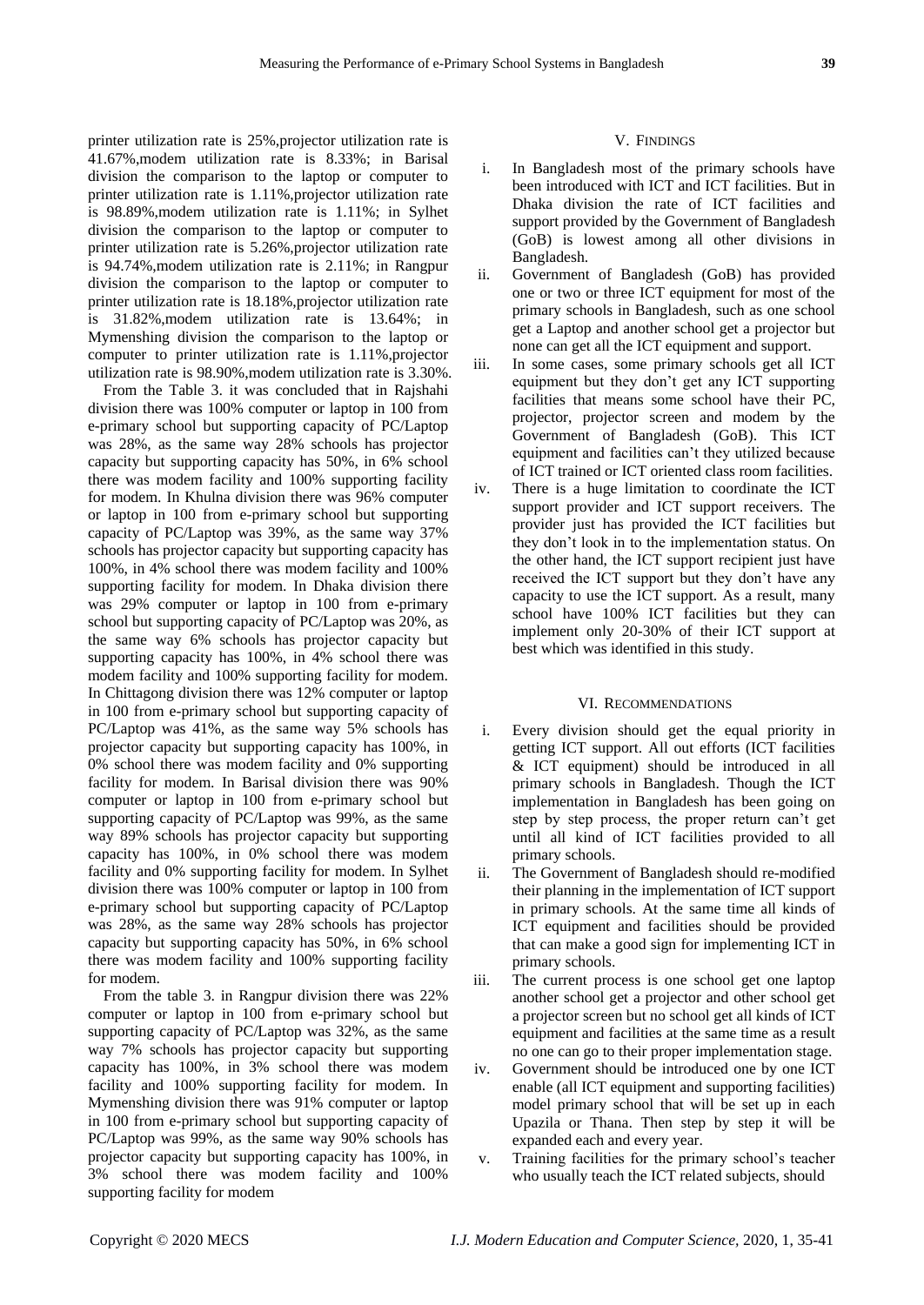be introduced all primary schools in Bangladesh.

#### VII. CONCLUSIONS

ICT have been using in various primary schools in Bangladesh though it's in small amount, it can mostly impact on our future nation. The Government of Bangladesh (GoB) has taken ICT use in primary education and it create in huge success. In this paper all elements of ICT being used in primary schools in Bangladesh has been considered in a model. This model has analyzed and examined how it works and what impact of it on our future nation. The future research can identify the planning and execution limitation of ICT used not only in primary schools but also in seconday & higher secondary schools for Bangladesh.

#### **REFERENCES**

- [1] Oddershede, A., Donoso, J., Farias, F., & Jarufe, P. (2015). ICT Support assessment in primary school teaching and learning through AHP. *Procedia Computer Science*, *55*(Itqm), 149–158. https://doi.org/10.1016/j.procs.2015.07.023
- [2] Oyaid, A. A. (2009). Education Policy in Saudi Arabia and its Relation to Secondary School Teachers' ICT Use, Perceptions, and Views of the Future of ICT in Education. *Education*, (May 2009). https://doi.org/10.1186/1471- 2156-6-S1-S121
- [3] Dewan, Roohi, Zakia ;Ashafunnessa, H. M. L. (2004). A study on decentralization of secondary education administration in Bangladesh : The necessity and effectiveness of governing bodies of non-government. NAEM Journal.
- [4] Andreea, O., & Creţu, C. (2015). Ict Support and Ict Use in Romanian Secondary Education. *The 11th International Scientific Conference ELearning and Software for Education*, (March), 188–193. https://doi.org/10.12753/2066-026X-15-209
- [5] Blignaut, S., & Els, C. (2009). Towards a research framework for ICT use in developing contexts. *IMETI 2009 - 2nd International Multi-Conference on Engineering and Technological Innovation, Proceedings*, *2*(June 2014), 245–250.
- [6] Nikolopoulou, K., & Gialamas, V. (2016). Barriers to ICT use in high schools: Greek teachers' perceptions. *Journal of Computers in Education*, *3*(1), 59–75. https://doi.org/10.1007/s40692-015-0052.
- [7] Hsu, S., & Rd, R. (2000). Teacher ' s background and ICT uses at schools in Taiwan. *Educational Media and Technology Yearbook*, (106), 2–4.
- [8] Lozoya, S. V. M., Quintana, J. T., Armenta, J. A., & Pérez, M. V. (2018). Contextual attribute variables in the use of ICT in primary level students from Southern Sonora, Mexico. *Estudios Sobre Educacion*, *35*, 499–515. https://doi.org/10.15581/004.34.499-515.
- [9] Aydin, M. K., Semerci, A., & Gürol, M. (2016). Teachers' attitude towards ICT use in secondary schools: A scale development study. *Proceedings of the 13th International Conference on Cognition and Exploratory Learning in the Digital Age, CELDA 2016*, (March), 375–377.
- [10] Tezci, E. (2010). Attitudes and knowledge level of teachers in ICT use: The case of Turkish teachers. *International Journal of Human Sciences*, *7*(2), 19–44. Retrieved from http://citeseerx.ist.psu.edu/viewdoc/download?doi=10.1.1.

881.8297&rep=rep1&type=pdf%0Ahttp://jhumansciences.com/ojs/index.php/IJHS/article/view/797.

- [11] Mulenga, E. M. (2018). Zambian Teachers ' Profiles of ICT Use in Mathematics Pedagogy . ZAMBIAN TEACHERS ' PROFILES OF MATHEMATICS PEDAGOGY. *Journal of Basic and Applied Research International*, *24*(October), 137–148.
- [12] Ghamrawi, N. (2013). The Relationship between the Leadership Styles of Lebanese Public School Principals and Their Attitudes towards ICT versus the Level of ICT Use by Their Teachers. *Open Journal of Leadership*, *02*(01), 11–20. https://doi.org/10.4236/ojl.2013.21002
- [13] Ayere, M. A., Odera, F. Y., & Agak, J. O. (2010). Elearning in secondary schools in Kenya: A case of the NEPAD E-schools. *Educational Research and Reviews*, *5*(5), 218–223.
- [14] Bulut, O., & Cutumisu, M. (2018). When technology does not add up: ICT use negatively predicts mathematics and science achievement for finnish and Turkish students in PISA 2012. *Journal of Educational Multimedia and Hypermedia*, *27*(1), 25–42.
- [15] Rahaman, M. M., & Akter, N. (2017). ICT Used In Education Sector Considering Primary and Secondary Level Schools in Rural Areas: A Study of Sylhet Division in Bangladesh. *IOSR Journal of Business and Management*, *19*(04), 01–06[. https://doi.org/10.9790/487x-1904020106](https://doi.org/10.9790/487x-1904020106)
- [16] Rahaman, M. (2017). The Effects of Mobile Phone Use on Human Behaviors: A Study of Developing Country Like Bangladesh. *International Journal of Information Technology and Computer Science*, *9*(11), 48–56. https://doi.org/10.5815/ijitcs.2017.11.05
- [17] Cox, A., Jament, J., & Tarry, E. (2011). An investigation into parental expectations of Primary schooling and the support provided by schools to a single Keralite community in an English county. *Procedia - Social and Behavioral Sciences*, *15*(December), https://doi.org/10.1016/j.sbspro.2011.03.052
- [18] Etherington, M. (2008). E-learning pedagogy in the primary school classroom: The McDonaldization of education. *Australian Journal of Teacher Education*, *33*(5), 29–54. https://doi.org/10.14221/ajte.2008v33n5.3.
- [19] Tuparova, D., Kaseva, M., & Tuparov, G. (2014). Development of Key Competences through ICT in Primary School. *Procedia - Social and Behavioral Sciences*, *116*(September 2015), 2952–2956. https://doi.org/10.1016/j.sbspro.2014.01.686
- [20] Verhoeven, J. C., Heerwegh, D., & De Wit, K. (2016). ICT learning experience and research orientation as predictors of ICT skills and the ICT use of university students. Education and Information Technologies (Vol. 21). https://doi.org/10.1007/s10639-014-9310-3
- [21] World Bank. (2013). Seeding fertile ground: Education that works for Bangladesh. *Bangladesh Education Sector Review*, (80613).
- [22] Campbell, M. (2004). What is the Place of Innovative ICT Uses in School Counseling? *Issues in Informing Science and Information Technology*, *1*(January), 0133–0140. https://doi.org/10.28945/725
- [23] Durnali, M. (2013). The Contributions of E-School, a Student Information Management System, to the Data Processes, Environment, Education and Economy of Turkey. *The Asian Conference on Technology in the Classroom 2013*, (January 2013), 170–184. Retrieved from www.iafor.org
- [24] Popa, O.-R., & Bucur, N.-F. (2015). Romanian Primary School Teachers and ICT. *Proceedings of the 10th*